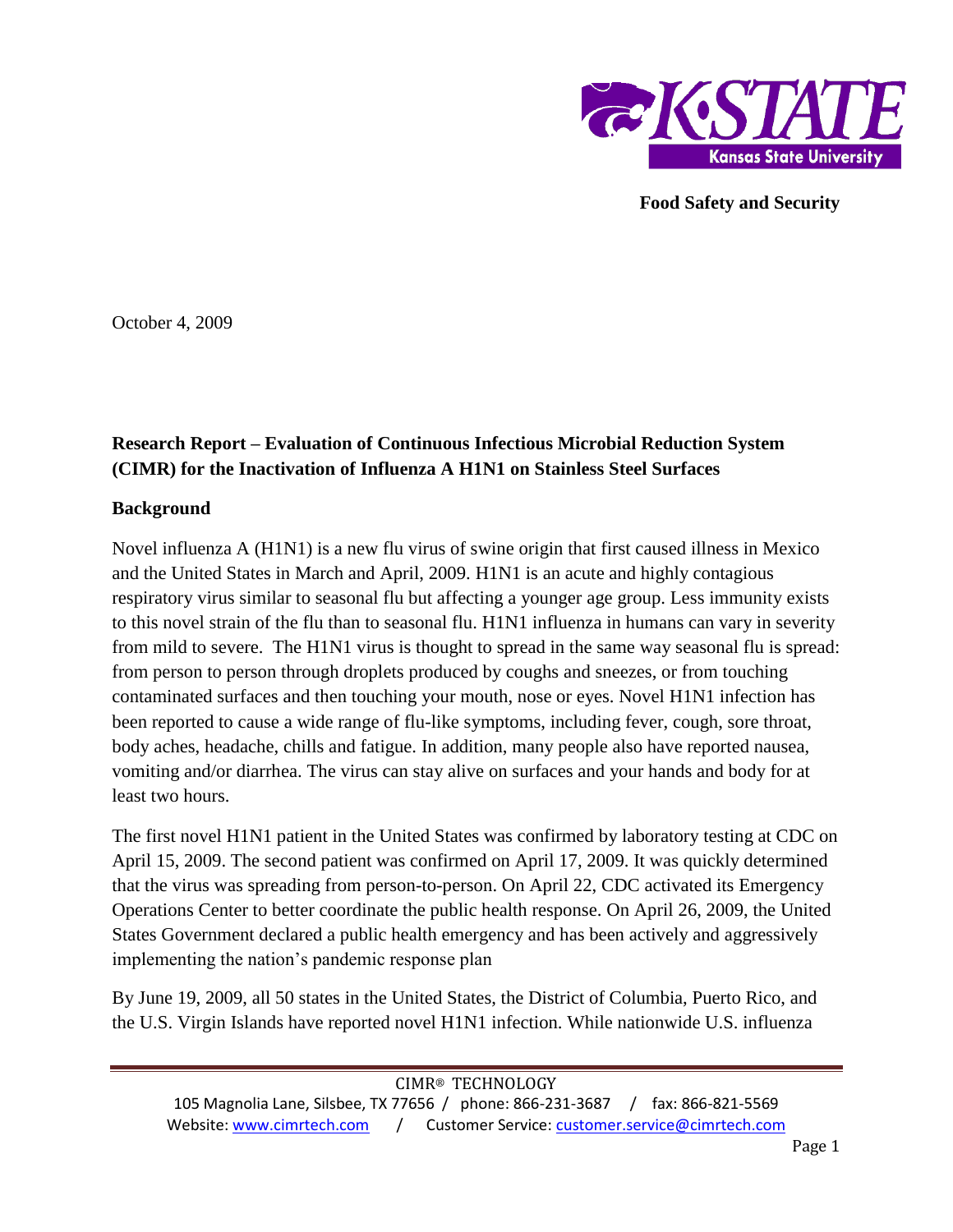surveillance systems indicate that overall influenza activity is decreasing in the country at this time, novel H1N1 outbreaks are ongoing in parts of the U.S., in some cases with intense activity.

## **Preliminary Experiment – Inactivation of Influenza A H1N1 on Inoculated Stainless Steel Surfaces using PHI technology**

The Continuous Infectious Microbial Reduction System (CIMR) is a UV based technology designed to produce low levels of vaporized Hydrogen Peroxide as an environmental antimicrobial treatment. The system does not produce ozone. The antimicrobial effect is due to the germicidal properties of UV and vaporized H2O2.

The effect of the CIMR system on the inactivation of Influenza A *H1N1* (ATCC # VR-333) was evaluated in this study. The procedures for maintaining the virus culture and enumerating the virus prior to and after treatment were obtained from Dr. Rick Falkenberg – FSPT. The virus culture was maintained on ATCC complete growth medium and minimum essential medium (ATCC, Manassas, VA., USA) with 2 μM L-glutamine and Earle's BSS adjusted to contain 1.5 g/L sodium bicarbonate, 0.1  $\mu$ M non-essential amino acids, and 1.0  $\mu$ M sodium pyruvate, 90%; fetal bovine serum, 10% and cultured in Trypticase Soy Agar with added; sodium bicarbonate, non-essential amino acids, and combination of sodium pyruvate and fetal bovine serum, in aerobic growth conditions at 37.0°C and *Influenza A* at 33-35° C.1 Cells from both of the above (approx. 1x107 CFU/ml) from a 24 hour static culture incubated at 37.0°C and *Influenza A* at 33-35°C were used to inoculate various 5 cm x 3 cm stainless steel coupons. The inoculum suspensions were enumerated by surface plating in duplicate samples on TSA after serial dilution in 0.1% peptone solution. The plates were incubated for 24 hour at 37.0°C.

A 100 μl droplet from the initial inoculum suspension of each of the bacteria/viruses was used to inoculate the external surface (6.3 cm x 1.8 cm) on # 8 stainless steel coupons. This resulted in a final inoculum level of approximately 7.0-log CFU/5 g sample. The inoculated samples were air dried for 1 hour at 22.0°C prior to treatment with the no-ozone producing cell. The 1 hour drying allows the inoculated cells to attach to the surface host and minimize the growth of inoculated cells during drying. Four stainless steel coupons were used for each sampling time.

A biocontainment chamber (BL 2 Enhanced) was equipped with a CIMR Cell and allowed to equilibrate for a period of two hours prior to placement of 12 inoculated coupons inside the chamber. The effect of the no-ozone producing cell treatment was measured at 0, 2, 4, 6, 8, 12 and 24 hours. A control study was conducted in the same chamber without the presence of the CIMR cell. Temperature, relative humidity, and ambient Ozone levels and Hydrogen Peroxide levels were monitored in the chamber.

After treatment, each of the 5 cm x 3 cm coupons were transferred into a 400 ml stomacher bag (Fisher Scientific Inc., PA., USA) combined with 50 ml sterile 0.1% peptone

| CIMR® TECHNOLOGY          |                                                                                |  |  |
|---------------------------|--------------------------------------------------------------------------------|--|--|
|                           | 105 Magnolia Lane, Silsbee, TX 77656 / phone: 866-231-3687 / fax: 866-821-5569 |  |  |
| Website: www.cimrtech.com | Customer Service: customer.service@cimrtech.com                                |  |  |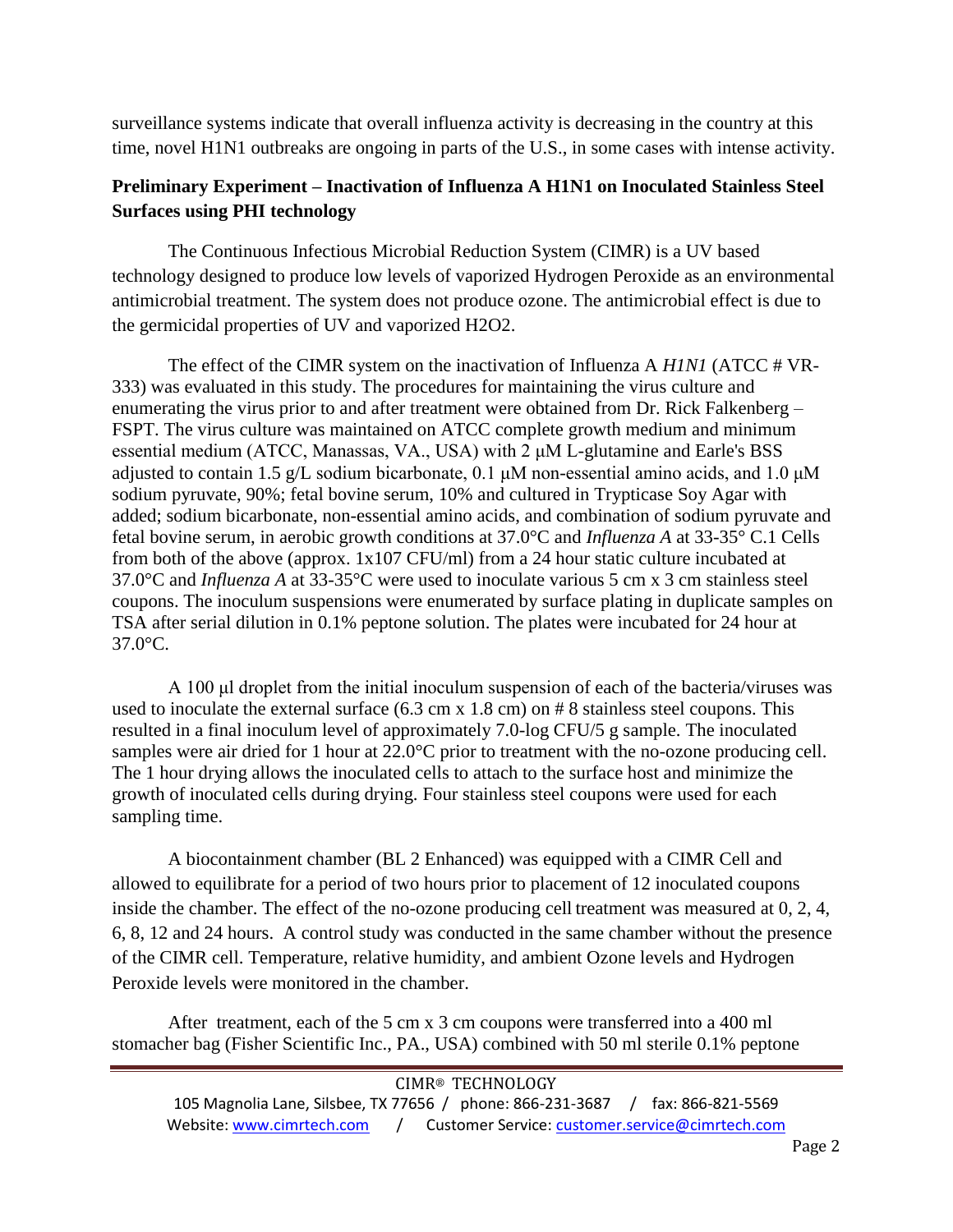solution, and then blended with a AES Easy Mix Stomacher (AES Laboratories, Princeton, NJ., USA) for 2 min at normal speed. Wash fluid was serially diluted, followed by surface plating for enumeration. A centrifugation method was used to recover low populations of injured viruses. The centrifugation method (Mossel and others 1991) was modified and used to concentrate the virus populations in the wash fluid so that less than 250 CFU/ml of the virus can be enumerated by the surface plating.

## **Results and Discussion**

Table 1. Average recoveries (Log CFU/cm<sup>2</sup>) of *Influenza A* H1N1on inoculated stainless steel coupons treated using the CIMR Cell for periods of 0, 2, 4, 6, 8, 12 and 24 Hours.

| <b>Sample</b>     | Influenza A H1N1<br><b>Treated with No-</b><br><b>Ozone producing</b><br><b>Cell</b><br>Log $CFU/cm^2$ | <b>Influenza A H1N1</b><br><b>Control</b><br>Log $CFU/cm^2$ |
|-------------------|--------------------------------------------------------------------------------------------------------|-------------------------------------------------------------|
| Initial $-0$ Time | 7.1                                                                                                    | 6.9                                                         |
| 2 Hours           | 4.2                                                                                                    | 6.6                                                         |
| <b>4 Hours</b>    | 2.4                                                                                                    | 6.7                                                         |
| <b>6 Hours</b>    | <b>BDL</b>                                                                                             | 6.6                                                         |
| 8 Hours           | <b>BDL</b>                                                                                             | 6.2                                                         |
| 12 Hours          | <b>BDL</b>                                                                                             | 6.2                                                         |
| 24 Hours          | <b>BDL</b>                                                                                             | 6.3                                                         |

Table 1 summarizes the results of the preliminary study. The study demonstrated the effectiveness of the CIMR Cell for the inactivation of Influenza A – H1N1. After 6 hours of treatment, levels of the H1N1 virus on inoculated stainless steel coupons were below the detection limit. No recovery was observed at 8, 12, or 24 hours.

The ambient ozone levels in the chamber containing the CIMR Cell were measures at 0.0055 PPM. Ozone levels in the control chamber were measured at 0.0050 PPM (No significant difference). Levels of vaporized Hydrogen Peroxide in the chamber equipped with the CIMR